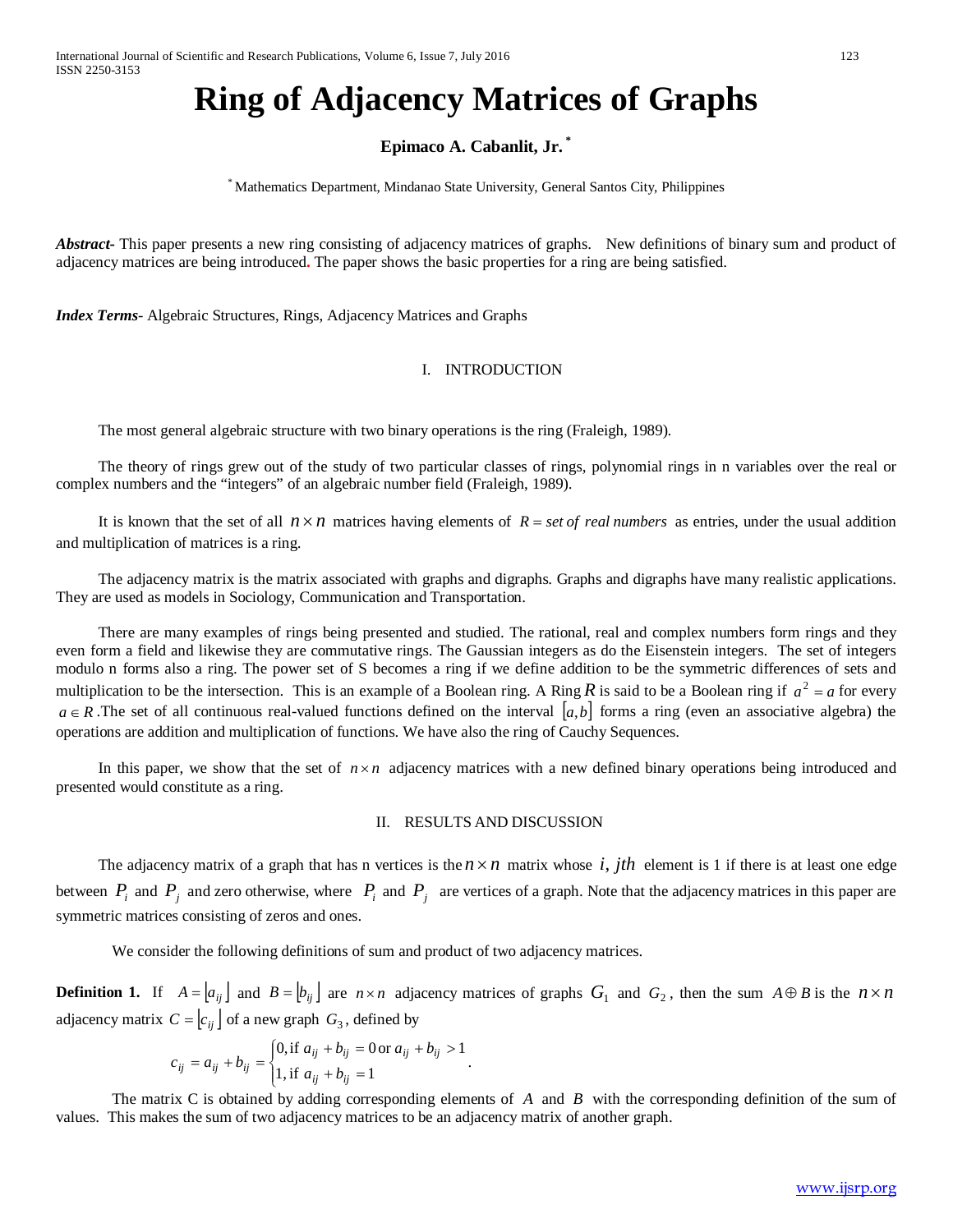**Definition 2.** If  $A = [a_{ij}]$  and  $B = [b_{ij}]$  are  $n \times n$  adjacency matrices of graphs  $G_1$  and  $G_2$ , then the product  $A \otimes B$  is the  $n \times n$ adjacency matrix  $C = \begin{bmatrix} c_{ii} \end{bmatrix}$  of a new graph  $G_3$ , defined by

$$
c_{ij} = a_{ij}b_{ij} = \begin{cases} 0, \text{if } a_{ij} = 0 \text{ or } b_{ij} = 0, \text{or } a_{ij} = 0 \text{ and } b_{ij} = 0 \\ 1, \text{if } a_{ij} = 1 \text{ and } b_{ij} = 1 \end{cases}.
$$

The matrix C is obtained by multiplying corresponding elements of *A* and *B* with the corresponding definition of the product. This makes the product of two adjacency matrices to be an adjacency matrix of another graph.

With the above two definitions of sum and product, we can now show that the set of  $n \times n$  adjacency matrices together with these two binary operations constitute a ring.

**Theorem 1.** The set *R* of  $n \times n$  adjacency matrices together with the sum  $\oplus$  in **Definition 1** and product  $\otimes$  in **Definition 2** is a ring.

Proof: To prove we must satisfy the eight (8) properties of a ring. Note that *R* is a non empty set.

*Property 1. The operation*  $\oplus$  *is a binary operation.* 

From **Definition 1,** it is clear that the sum of two  $n \times n$  adjacency matrices is also an adjacency matrix. The sum of two symmetric matrices is a symmetric matrix and the entries are either zeros or ones.

*Property 2. The binary operation* ⊕ *is associative.*

Let  $A = [a_{ij}]$ ,  $B = [b_{ij}]$  and  $C = [c_{ij}]$  be  $n \times n$  adjacency matrices of graphs  $G_1$ ,  $G_2$  and  $G_3$ , respectively. Then  $A \oplus [B \oplus C] = [A \oplus B] \oplus C$ . This follows from the fact that addition of  $n \times n$  matrices is associative.

*Property* 3. The existence of an identity element E in R such that  $E \oplus A = A \oplus E = A$  for all  $A \in R$ . *(This element E is an identity element for*  $\oplus$  *on R*).

The identity element in this case is the adjacency matrix whose entries are zeros.

|                  |                                       |                | $0 \quad 0 \quad \cdots$ |  |
|------------------|---------------------------------------|----------------|--------------------------|--|
| That is $E =  0$ | $\begin{array}{c} 0 \\ 0 \end{array}$ | $\overline{0}$ | $\ldots$                 |  |
|                  |                                       | $\mathbf{0}$   | $\dddotsc$               |  |
|                  |                                       |                | $\pm$ $\pm$ $\sim$       |  |
|                  |                                       |                |                          |  |

*Property 4. The existence of additive inverse.*

The elements of the additive inverse of A, an  $n \times n$  adjacency matrix are defined as follows: Suppose  $a_{ij}$  are the elements of *A*, we let  $-a_{ij}$  to be the corresponding elements of  $-A$ , where  $-A$  is the additive inverse of *A*. Then, we have:

$$
-a_{ij} = \begin{cases} 0, & \text{if } a_{ij} = 0 \\ 1, & \text{if } a_{ij} = 1 \end{cases}
$$
. This gives  $a_{ij} + (-a_{ij}) = 0$ . Thus, the inverse of A is A itself.  
\n
$$
\begin{bmatrix} 1 & 0 & 1 \end{bmatrix} \qquad \begin{bmatrix} 1 & 0 & 1 \end{bmatrix} \qquad \begin{bmatrix} 0 & 0 & 0 \end{bmatrix}
$$

As an example: Suppose  $\overline{\phantom{a}}$  $\overline{\phantom{a}}$  $\overline{\phantom{a}}$  $\rfloor$  $\mathsf{I}$  $\mathbb{I}$  $\mathbb{I}$ L = 1 1 0 0 0 1  $A = \begin{pmatrix} 0 & 0 & 1 \end{pmatrix}$ , then  $\overline{\phantom{a}}$  $\overline{\phantom{a}}$  $\overline{\phantom{a}}$ 」  $\mathsf{I}$  $\mathbb{I}$  $\mathbf{r}$ L  $-A =$ 1 1 0 0 0 1  $A = \begin{pmatrix} 0 & 0 & 1 \end{pmatrix}$ . Then  $\overline{\phantom{a}}$  $\overline{\phantom{a}}$  $\overline{\phantom{a}}$  $\overline{\phantom{a}}$  $\overline{\phantom{a}}$  $\mathsf{I}$  $\mathbb{I}$  $\mathbb{I}$ L  $\oplus -A =$ 0 0 0 0 0 0  $A \oplus -A = |0 \quad 0 \quad 0|.$ 

*Property* 5. The binary operation  $\oplus$  *is commutative.*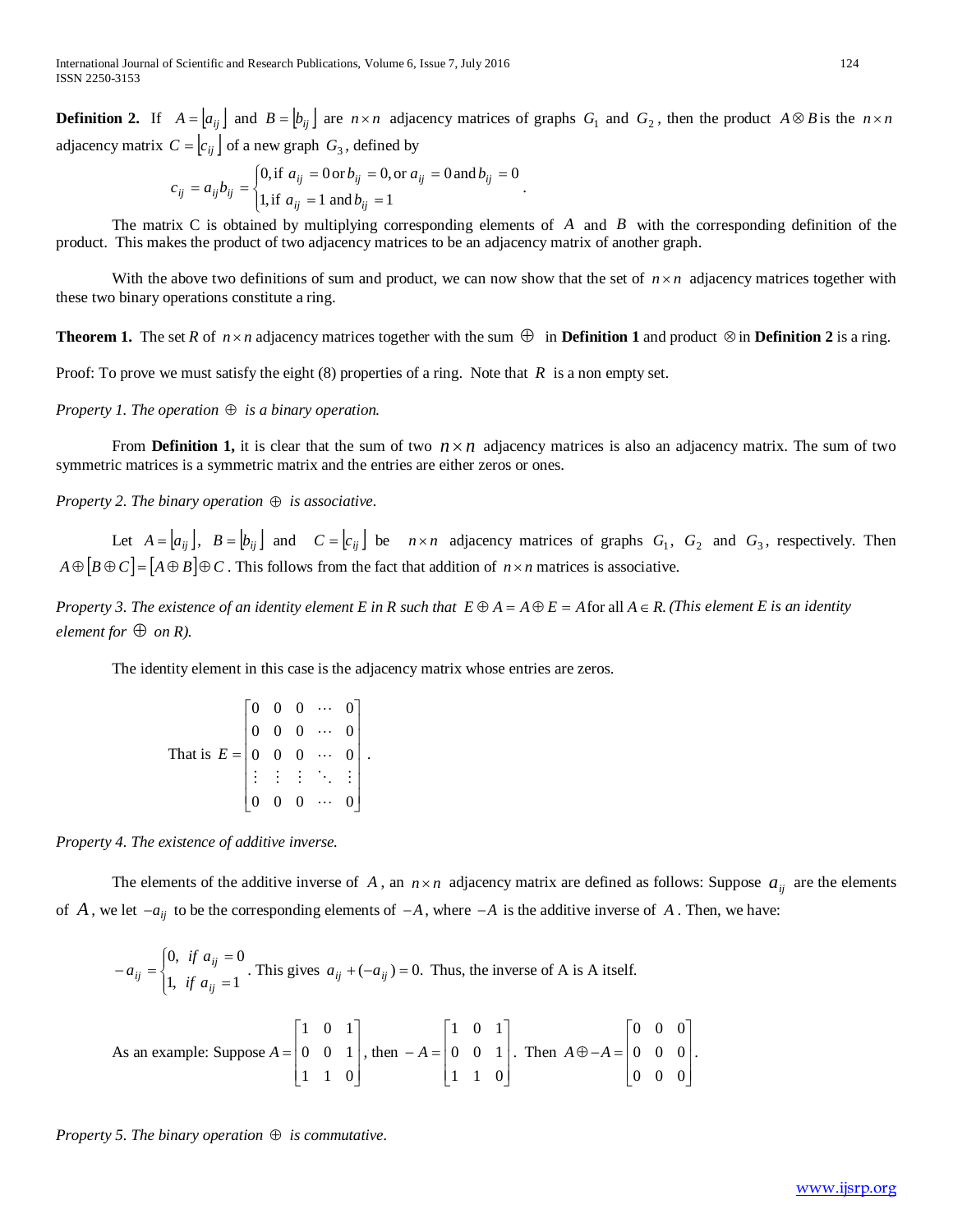The commutativity follows from the fact that addition of matrices is commutative.

*Property 6. The operation* ⊗*is a binary operation.*

From **Definition 2,** it is clear that the product of two  $n \times n$  adjacency matrices is also an adjacency matrix. The product of two symmetric matrices under this definition is also a symmetric matrix. Moreover, the entries are either zeros or ones.

*Property 7. The binary operation* ⊗*is associative.*

Let  $A = \begin{bmatrix} a_{ij} \end{bmatrix}$ ,  $B = \begin{bmatrix} b_{ij} \end{bmatrix}$  and  $C = \begin{bmatrix} c_{ij} \end{bmatrix}$ , then we have

$$
A \otimes (B \otimes C) = [a_{ij}] \otimes [b_{ij}] \otimes [c_{ij}]
$$
  
\n
$$
= [a_{ij}] \otimes [b_{ij}c_{ij}]
$$
  
\n
$$
= [a_{ij}(b_{ij}c_{ij})]
$$
  
\n
$$
= [(a_{ij}b_{ij})c_{ij}]
$$
  
\n
$$
= [a_{ij}b_{ij}] \otimes [c_{ij}]
$$
  
\n
$$
= [a_{ij}] \otimes [b_{ij}] \otimes [c_{ij}]
$$
  
\n
$$
= (A \otimes B) \otimes C.
$$

*Property 8. The Distributive Laws hold. For all A, B,*  $C \in R$ *, we have*  $A \otimes (B \oplus C) = (A \otimes B) \oplus (A \otimes C)$  *and*  $(A \oplus B) \otimes C = (A \otimes B) \oplus (A \otimes C)$ .

Let  $A = |a_{ij}|$ ,  $B = |b_{ij}|$  and  $C = |c_{ij}|$ , then we have  $A \otimes (B \oplus C) = [a_{ij}] \otimes [b_{ij}] \oplus [c_{ij}]$  $=[a_{ij}]\otimes [b_{ij}+c_{ij}]$  $=[a_{ij}(b_{ij}+c_{ij})]$  $| a_{ii} b_{ii} + a_{ii} c_{ii} |$  $| a_{ii} b_{ii} | \oplus | a_{ii} c_{ii} |$  $=(A \otimes B) \oplus (A \otimes C).$  $a_{ii}b_{ii} + a_{ii}c$  $_{ij}\omega_{ij}$  ] $\cup$  [ $\omega_{ij}$  $\epsilon_{ij}$  $i$ *i*  $j$   $\nu$ *ij*  $\iota$  *ii*  $\iota$  *ii*  $j$  $= |a_{ii}b_{ii}| \oplus$  $= |a_{ii}b_{ii} +$ 

The same way can be used to show that the right distributive law is true.

With the above definitions of a binary sum and product, and we have shown that all the properties are being satisfied, we are able to form a new ring consisting of all  $n \times n$  adjacency matrices of a graph.

#### REFERENCES

- [1] Fraleigh, John B. (1989). A first Course in Abstract Algebra. Addison-Wesley Publishing Company. USA.
- [2] Kemeny, John G., Snell, J. Laurie and Thompson, Gerald 1. (1978). Introduction to Finite Mathematics. 3<sup>rd</sup> Edition. Prentice Hall of India, New Delhi, India.
- [3] Kolman, Bernard (1932). Introductory Linear Algebra with Applications. Macmillan Publishing Company, New York, USA.
- [4] Singh, Surjeet and Zameeruddin, Qazi (1990). Modern Algebra. Vikas Publishing House Pvt. Ltd., New Delhi.
- [5] Wright, Donald J. (1999). Introduction to Linear Algebra. McGraw-Hill Book Co., Singapore.